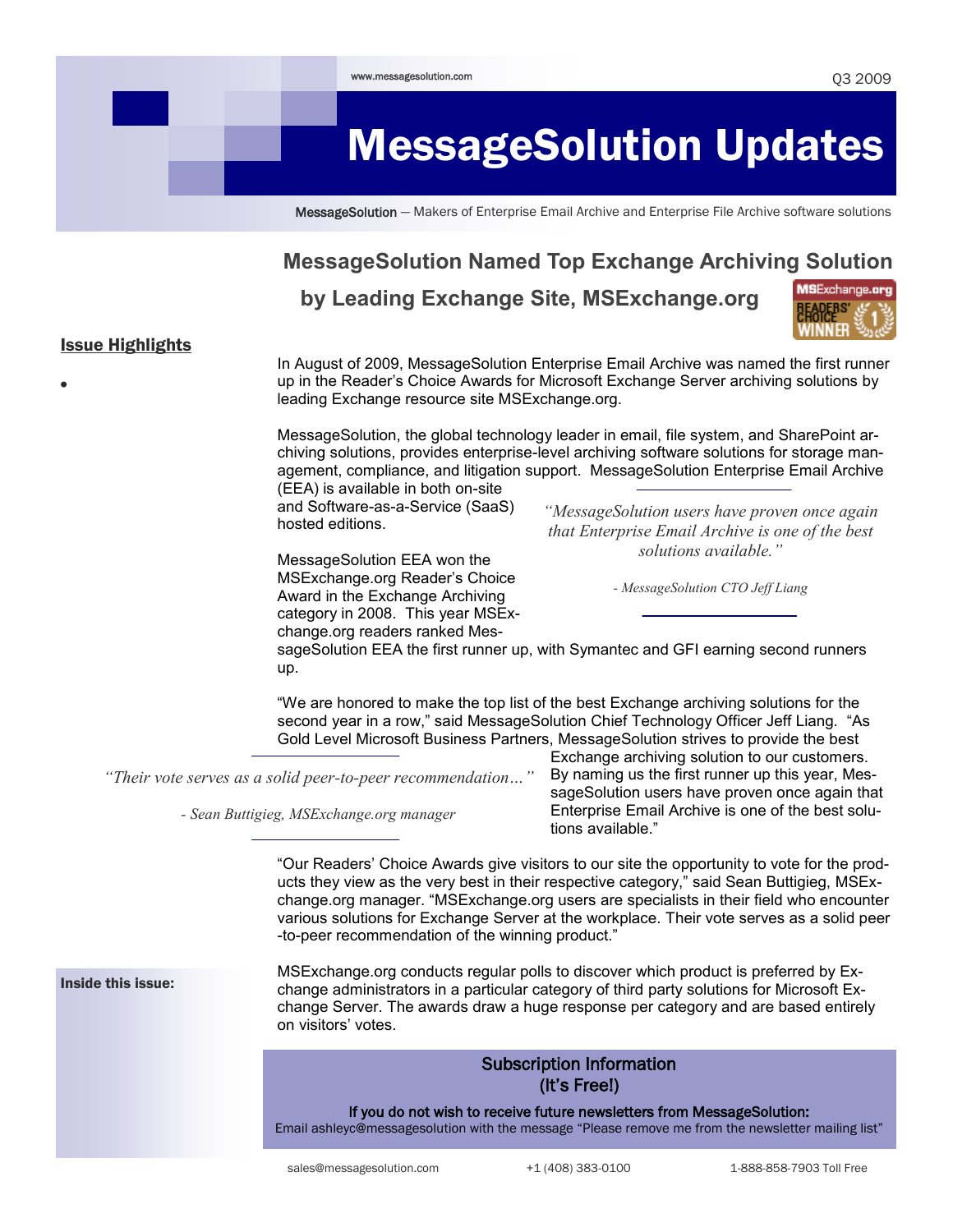

Disaster can strike without warning.

**NEW! Disaster Recovery with MessageSolution Archiving Technology and FalconStor CDP Virtual Appliance**

Restoring Exchange servers after a crash can monopolize IT time and resources. However, MessageSolution Enterprise Email Archive (EEA) bundled with FalconStor CDP Virtual Appliance dramatically reduces the cost and complexity of Exchange archiving and disaster recovery.

FalconStor CDP Virtual Appliance provides continuous backup and instant recovery for Exchange servers, while MessageSolution EEA ensures business-critical email data remains available to end-users.

This bundled disaster recovery offering allows businesses to recover from Exchange Server failure in 1 minute, recover from Exchange boot disk failure in 5 minutes, and recover from Exchange hardware failure in 30 minutes.

Using MessageSolution EEA with FalconStor CDP Virtual Appliance allows businesses to easily search through massive quantities of emails and immediately restore information.

### **MessageSolution EEA with FalconStor CDP Virtual Appliance:**

- Single instance storage of emails and attachments integrated with all servers & clustering
- Easy, fast and secure access to archived messages directly from Outlook clients, OWA, web browser, off line, and even BlackBerry mobile devices
- Full text keyword and key phrase searching Fast, accurate search and user-friendly web -based administrative interfaces
- Hierarchical storage optimization
- 1 minute to recover from Exchange Server failure, 5 minutes to recover from Exchange boot disk failure, 30 minutes to recover from Exchange hardware failure
- Powerful disaster recovery capabilities  $\bullet$ without hardware constraints
- Ability to leverage virtualized server environments for maximum flexibility and hardware savings

## Benefits of MessageSolution Integrated Disaster Recovery

### **Fast, Simple Data Recovery**

FalconStor CDP Virtual Appliance protects physical and virtual Exchange servers with a single system, ensuring complete server and data protection for business continuity and optimal service levels.

#### **100% Information Availability**

End-users have access to their personal archives through a web-based console, Outlook integration, OWA, Blackberry mobile devices and even from off line.

### **Deliver the Most Secure System**

Online and offline security eliminates the possibility of accidental data deletion.

#### **Maximum Flexibility**

MessageSolution EEA and FalconStor CDP Virtual Appliance work with any SAN or direct attached disk for maximum user flexibility and cost control.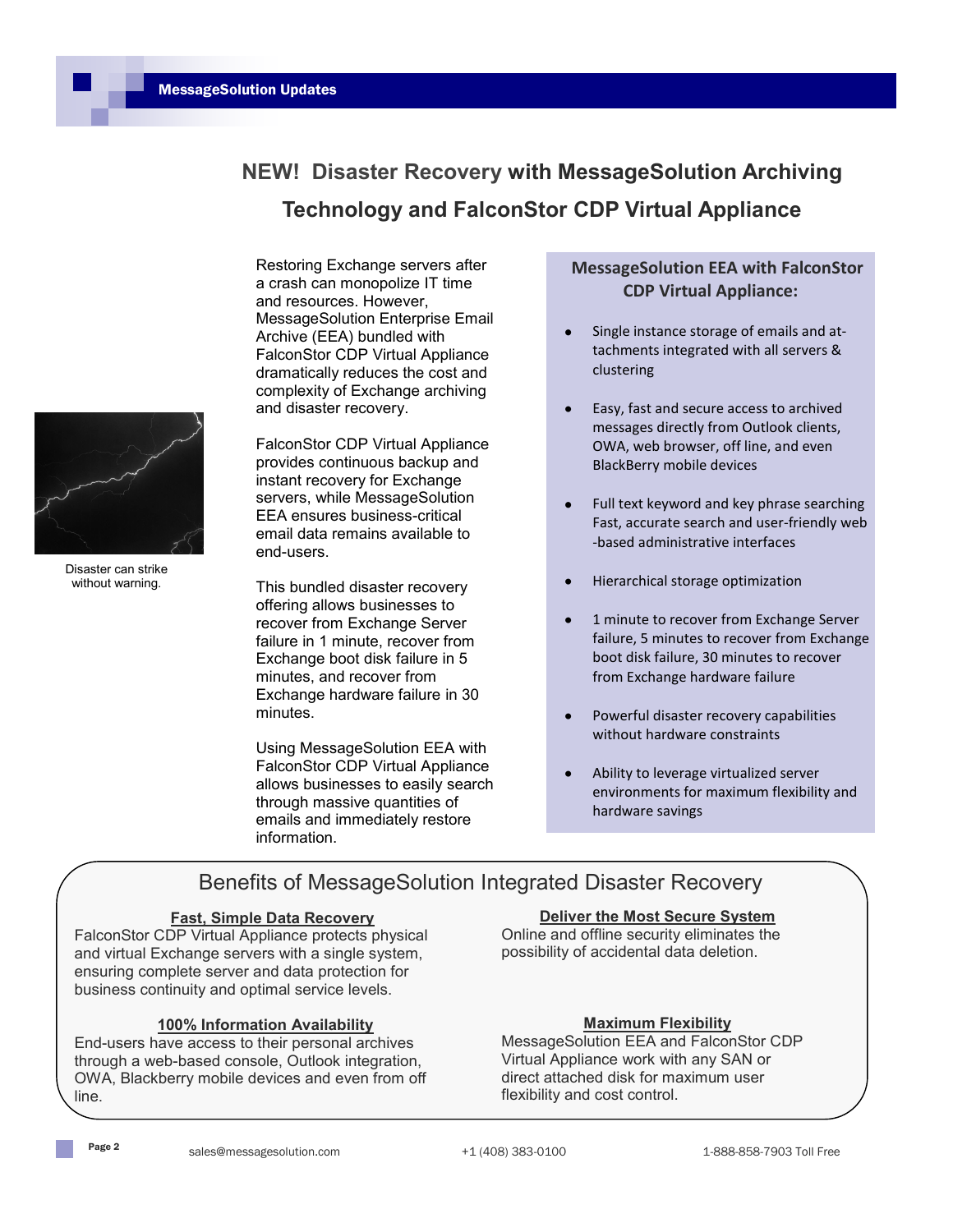## **MessageSolution Adds Support for GroupWise Client Integration**

MessageSolution added support for GroupWise client integration to MessageSolution Enterprise Email Archive (EEA) in the third quarter of 2009.

Like MessageSolution's Outlook and Lotus Notes client integration, GroupWise client integration provides end-users with transparent mailbox management and stubbing.

Stubbing removes the bulk of large messages and attachments from the GroupWise server and stores **it**  on the archive server. Stubbing increases the

performance of GroupWise servers without compromising user experience.

Users can easily view the contents of stubbed items via a link to the archived content. Stubbed items can be replied to, forwarded, etc., allowing employees to maintain their normal work patterns.

For more information on MessageSolution EEA for GroupWise, visit [http://www.messagesolution.com/](http://www.messagesolution.com/Novell_GroupWise_Server.htm) [Novell\\_GroupWise\\_Server.htm](http://www.messagesolution.com/Novell_GroupWise_Server.htm)

# Welcome, New Customers!

MessageSolution would like to welcome a few of our new customers:

### **AT&T Research Division United States Department of Commerce Seiko Epson Corporation America Mitsubishi Elevator Company**

MessageSolution also welcomes clients of all sizes, from a variety of industries and countries, such as:

Alumet Systems Limited — United Kingdom Booth Ainsworth — United Kingdom DBH Global Inc — South Carolina Documation — Texas Expedient Communications — Pennsylvania Estuary Housing Association — United Kingdom Hillsboro School District — Oregon

Infigen Energy — Australia Lift-All Company, Inc — Pennsylvania MetTel — New York Ohio Willow Wood — Ohio Pera International — United Kingdom Wyoming Department of Health — Wyoming

As a member of the MessageSolution Partners Network, your organization is eligible to **receive 10% of the purchasing price** for any organization you refer to MessageSolution that purchases MessageSolution products.

For more information on our referral program, please contact your MessageSolution Account Manager or call +1 408 383-0100.

## **MessageSolution Opens New Office in Shanghai**

Even amidst a global recession, MessageSolution continues to grow exponentially! This quarter, MessageSolution opened a new office in Shanghai, China.

As MessageSolution's secondary location in China, the Shanghai office will help support MessageSolution customers in China and the surrounding Asia Pacific region.

MessageSolution also maintains offices in Silicon Valley, California, and Beijing, China, along with partners on nearly every continent.

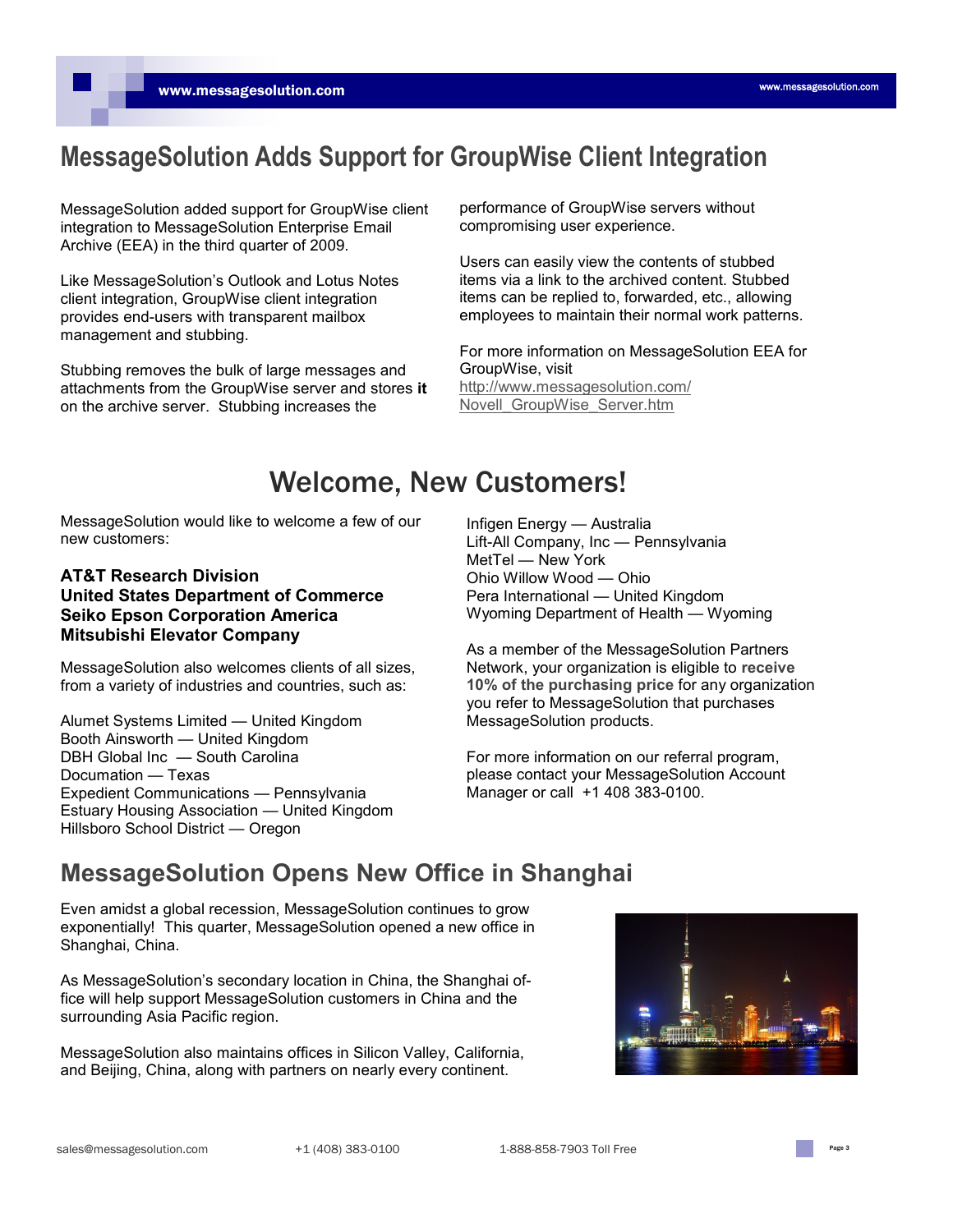# **MessageSolution and International OEM PineApp Release Turnkey Appliance Archiving Solution Built on MessageSolution Technology**

MessageSolution recently announced a partnership with international email security appliance solution provider PineApp to release a turnkey appliance solution for enterprise archiving built on MessageSolution's archiving software technology: **PineApp Archive-SeCure**.

"MessageSolution is proud to be the first email archiving software provider to bring a best-of-breed archiving solution to the on-site archiving software market, the Software as a Service (SaaS) archiving market, and now the appliance archiving market," said MessageSolution Vice President of Product Marketing Josh Liang.

"Additionally, by partnering with PineApp and their international distribution base, MessageSolution further expands our presence in the global marketplace."

*"PineApp's proprietary Archive-SeCure combined with MessageSolution technology increases performance and provides unlimited scalability from small business to enterprise-level applications"* 

Built on MessageSolution's powerful and flexible archiving software, PineApp Archive-SeCure supports archiving from all existing email server brands, including Microsoft Exchange, IBM Notes Domino, Novell GroupWise, Sun Server, and a variety of Linux-based email servers such as Scalix, Postfix, Kerio, Zimbra, MDaemon, Imail, Qmail, and more.

"PineApp's proprietary Archive-SeCure combined with MessageSolution technology increases performance and provides unlimited scalability from small business to enterprise-level applications," said Hezi Erez, CEO PineApp.

MessageSolution's archiving technology provides endusers and auditors the ability to connect to a web-based user interface for performing search queries. Stubbing and transparent mailbox management is also supported.

PineApp Archive-SeCure can be configured with internal storage and additional interfaces for connectivity to all

storage architectures, providing seamless integration with most any business environment while maintaining full regulatory compliance, durability, and scalability.

PineApp Archive-SeCure is also designed to communicate with PineApp's award-winning email security suite. Mail-SeCure. This combined solution provides businesses with the ability to archive and index virus- and spam-free messages going both in and out of the network.



For more information on PineApp Archive-SeCure, visit <http://www.pineapp.com/products.php?archivesecure>

## *- Hezi Erez, CEO PineApp* **Appliance Features**

- Policy-based archiving
- Automated mailbox management & stubbing

Lightning fast search & retrieval from web console

- Outlook, Lotus Notes client integration available
- Single instance storage of emails & attachments
- Message classification & analysis

Granular archive rules and end-user archive privileges

- Litigation Support: Litigation hold, tagging, notation features
- Comprehensive audit trail and system logging
- Intelligently stores emails on multiple hard disks